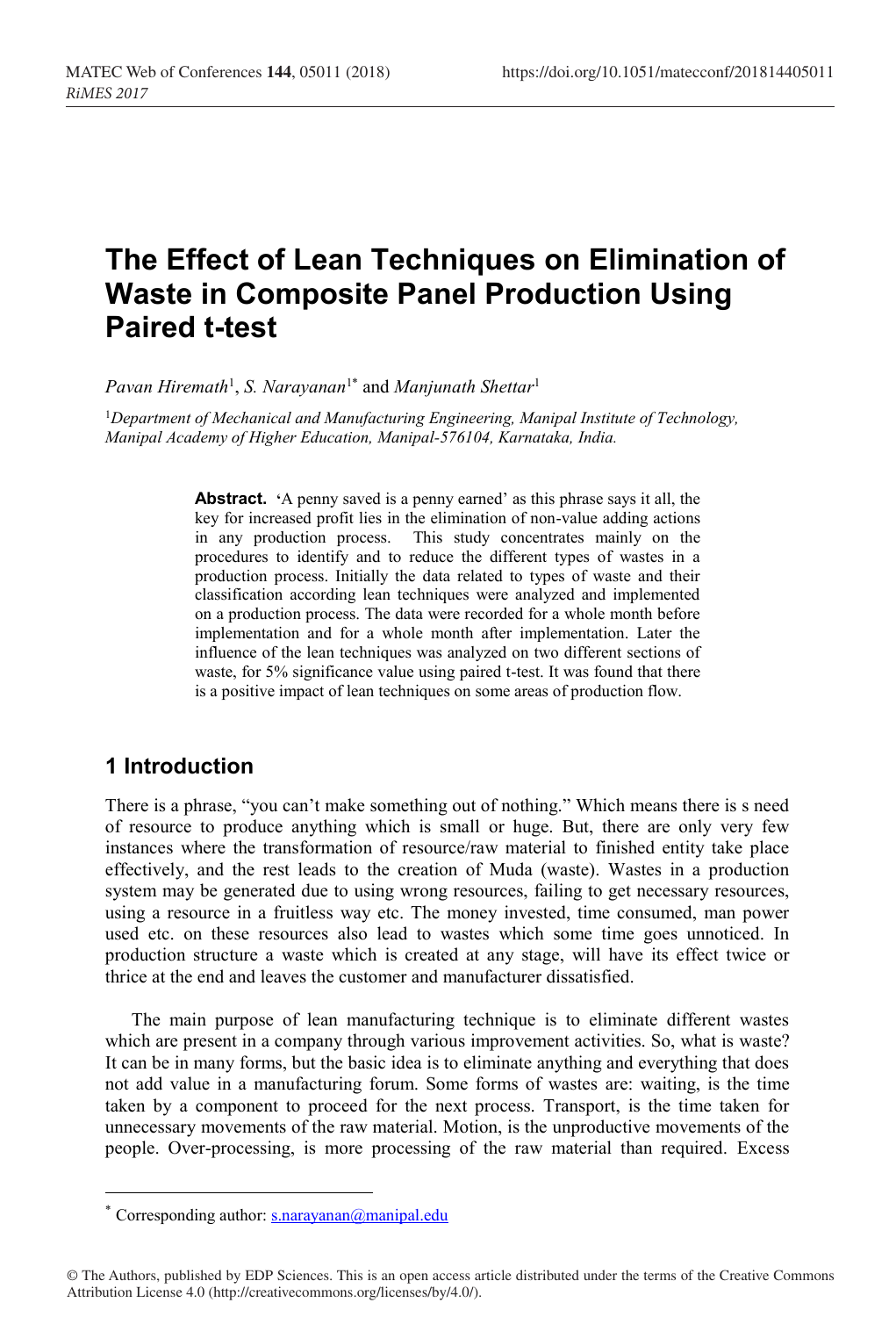inventory, is the quantity of raw material stored than required and the defective part production as well as over production adds up to this list.

### **2 Lean techniques for Waste Treatment**

In most of the fabrication or R&D sectors, the type and quantity of the resource utilized my not be same in each interval of time. In this context this research focuses on a particular family of materials namely, composite panels. To introduce lean concepts anywhere one should know all the corners of it. Identification of type and source of waste holds the top requisite for planning the steps to eliminate it. According to Justyna Rybicka et al. [1] there is a need of classification of waste and arranging them in a specific order. Figure 1 shows the hierarchy of wastes (by looking at this arrangement, one should be able to identify what should be done next) from prevention which is the most desirable (non-waste) scenario, through to waste disposal, which is considered the most wasteful currently known process. Implementation of these ideas to the fabrication area plays a crucial part. There are several challenges faced during the implementation, few among them are stressed in table 1.



**Fig. 1.** Waste hierarchy [1].

| <b>Table 1.</b> Challenges faced during implementation of lean manufacturing [2]. |  |  |  |
|-----------------------------------------------------------------------------------|--|--|--|
|-----------------------------------------------------------------------------------|--|--|--|

| Management       | funding, time available, training quality, bonding with labors, size of the<br>plant, cost of implementation, difficulties in collecting data, job<br>satisfaction of employees, quality of the labor etc.              |
|------------------|-------------------------------------------------------------------------------------------------------------------------------------------------------------------------------------------------------------------------|
| Workers          | Lack of interest, negative attitude, friction for changing the habits, lack<br>of awareness, negative feedback from colleagues, less skilled labors, lack<br>of interest in learning, unable to judge the outcomes etc. |
| <b>Machinery</b> | Insufficient machines, poor advanced machinery, insufficient technical<br>resources etc.                                                                                                                                |

To overcome the obstacles in implementing lean philosophy to reduce waste, needs recording the flow of the resources (flow mapping) from a supplier till final product's quality assurance. Waste management in the field of production is a quick growing field and it contributes largely by increasing efficiency, economy as well as a systematic approach [3]. Tools such as mapping is widely used for optimization in manufacturing. Mapping representing the present scenario in a well-arranged way. It acts as a bench mark for continuous actives [4]. Process mapping is one of the efficient and convenient way to capture and draft the data related to waste mapping. It allows to identify the material flow path and corners of waste generation in a manufacturing process. The objectives of mapping such as product quality improvement, waste elimination, maintaining inventory under control and operation and financial control [5]. The benefits of IDEF0 (process modelling tool) and MEW (material energy, waste mapping) on manufacturing process improvement and improvement opportunities for economic development through resource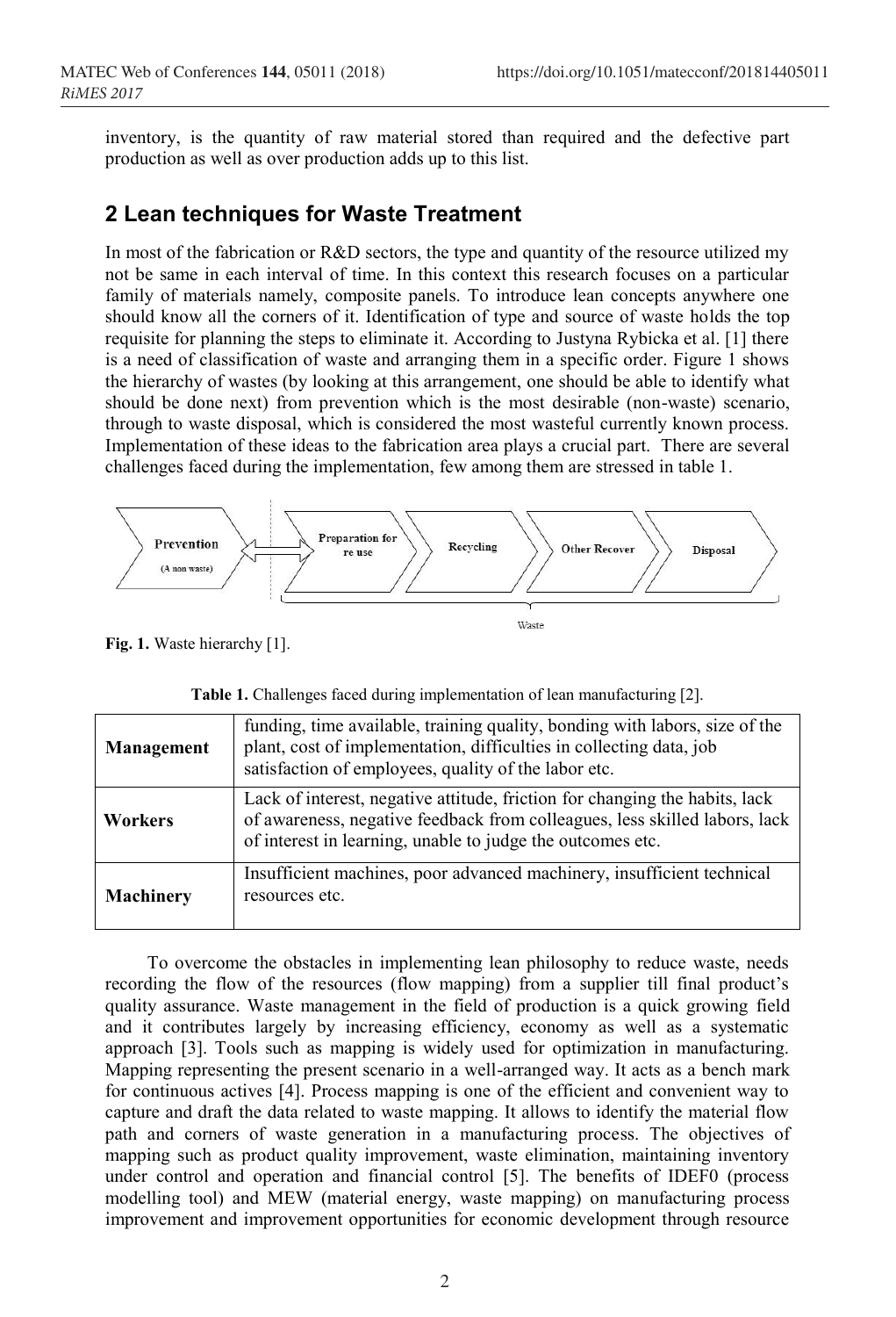minimization was described by Bolin and Smith [6]. The tools that have been used for process mapping with intent to outline waste are: value stream mapping, Sankey diagrams, material flow analysis, IDEF0, MEW and flow chats. [7-8].

### **3 Identification of wastes in process flow**

With all the available and analyzed data, lean techniques were initially implemented on one segment of a unit to check its significant influence on the reduction of waste. Some of the techniques were; Kanban, just in time production, multi-functional worker and one-piece production. Figure 2 shows the process flow and identified wastes (1 to 12) during each process. Figure 3 shows the variation in time recorded before and after implementation of lean techniques for a month. For other identified wastes (4, 6 and 11), they were subdivided into different further categories such as waste (consumables) in fiber waste, breather, polyethene bags etc.



**Fig. 2**. Process flow chart and identified wastes.

## **4 Hypothesis Testing**

The implement of lean techniques had an impact on the composite panel fabrication. By considering the availability of the worker (1) as shown in the figure 2 for production process for a time span of one-month hypotheses were drawn. After implementation, the worker has to undergo several training processes which include: training, meetings, audit and improvement etc. Table 2 shows the time, a worker available near the machine during the implementation. Later the influence on the availability of worker as well as consumables used for 5% significance was checked using paired t-test.

Hypothesis formed were:

Ha1: There is a significant influence of lean implementation on the availability of worker near the machine.

Ho1: There is no significant influence of lean implementation on the availability of worker near the machine.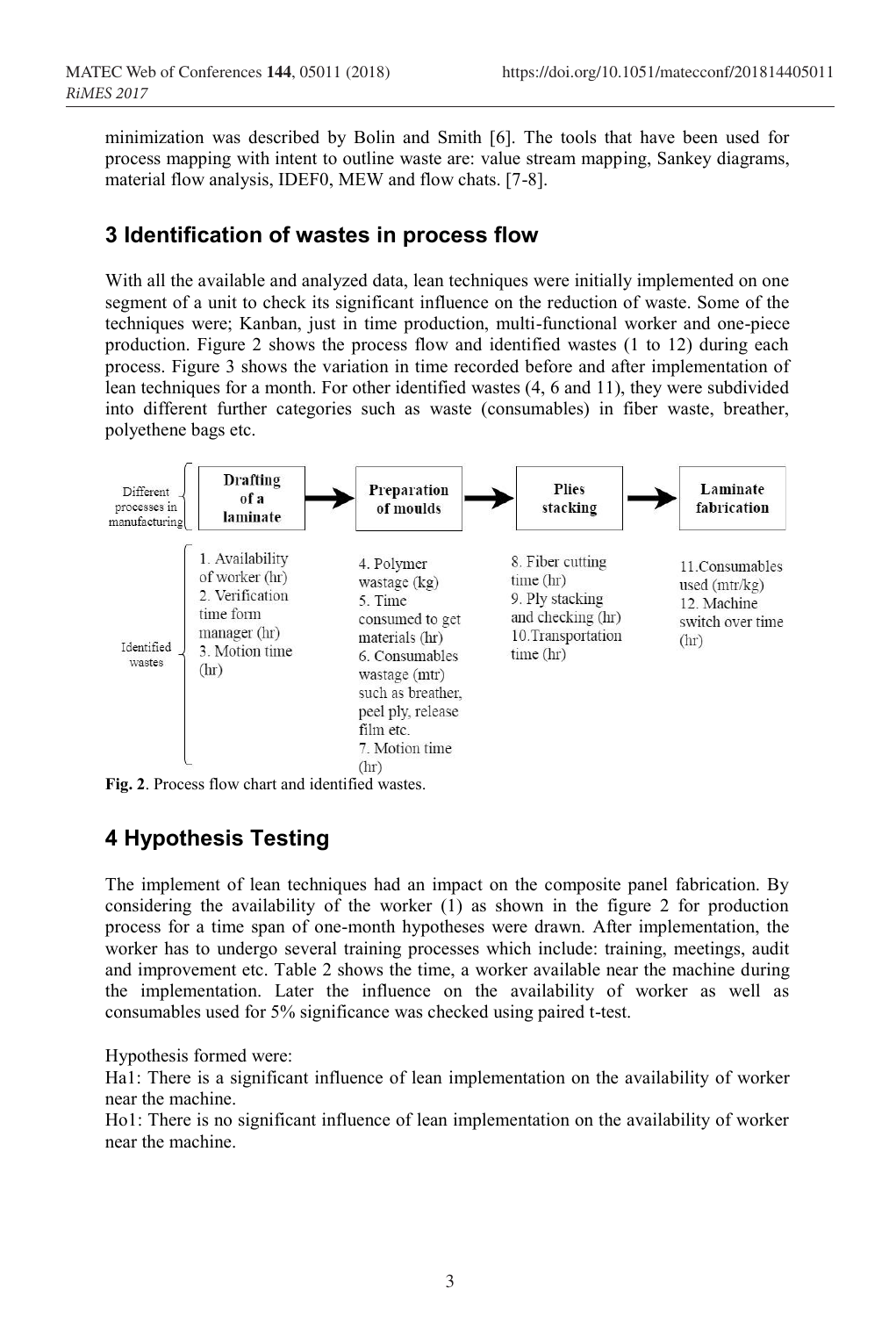

**Fig. 3.** Time consumed for different processes before and after implementation of lean.

**Table 2**. Availability of worker (hr) for a month.

| Day           |                |                          |   |        |        | v                        | ٠ | $\Omega$<br>o            | $\Omega$ | 10 |   | $\ddot{\phantom{1}}$<br>$\overline{14}$ | . .<br>                  | $\cdot$<br>-14 | 15      | 16                       | 1.77<br>. . | 18 | 19 | 20          | 5.5<br>$\overline{a}$    | $\sim$<br>- |
|---------------|----------------|--------------------------|---|--------|--------|--------------------------|---|--------------------------|----------|----|---|-----------------------------------------|--------------------------|----------------|---------|--------------------------|-------------|----|----|-------------|--------------------------|-------------|
| <b>Before</b> |                |                          |   |        | $\sim$ | ◟                        |   |                          |          | v  |   |                                         | $\overline{\phantom{0}}$ |                | -       | $\sim$<br>ີ              |             |    |    | $\sim$<br>Ο |                          |             |
| After         | $\overline{ }$ | $\overline{\phantom{0}}$ | - | ∽<br>ິ |        | $\overline{\phantom{0}}$ |   | $\overline{\phantom{0}}$ | ι.       | ↵  | v | o                                       |                          | -              | ı.<br>╰ | $\overline{\phantom{0}}$ |             |    |    | $\sim$<br>O | $\overline{\phantom{0}}$ |             |

Later the hypothesis was further extended towards the consumables used (4, 6 and 11 of figure 2). Table 3 shows some of the consumables used before and after lean implementation.

Hypothesis formed :

Ha2: There is a significant influence of lean implementation on the consumables used. Ho2: There is no significant influence of lean implementation on the consumables used.

**Table 3.** Consumables used (mtr) before and after lean implementation.

| Consumable    | Flow | <b>Breather</b> | Coremate | <b>Fiber</b> | Poly | Peel | <b>Sealant</b> |
|---------------|------|-----------------|----------|--------------|------|------|----------------|
|               | mesh |                 |          |              | Bags | ply  |                |
| <b>Before</b> | 20   | 200             | 90       | 1200         | 600  | 550  | 2400           |
| After         |      | 180             | 90       | 100          | 600  | 560  | 2500           |

# **5 Results and discussion**

Table 4 shows the results obtained from paired t-test for two different entities, where table 4(a) is the output for availability of worker and 4(b) is the output for consumables used. For a time span of one month (22 working days) the data were collected and the influence of the lean techniques was analyzed. It was found that, the availability of worker had a P-value of 0.019 by rejecting null hypothesis Ho1. As there was an increase in total availability of the worker by 20% after a month, the time consumed for meetings, trainings, audit etc. have not affected the aspects related to time and the lean techniques like Kanban, standardization has influenced considerably. In the case of consumables used the P-value was0.926 which accepts null hypo thesis Ho2. Which implies the employees may need more training on lean techniques or the Kanban must be implemented in a very effective way.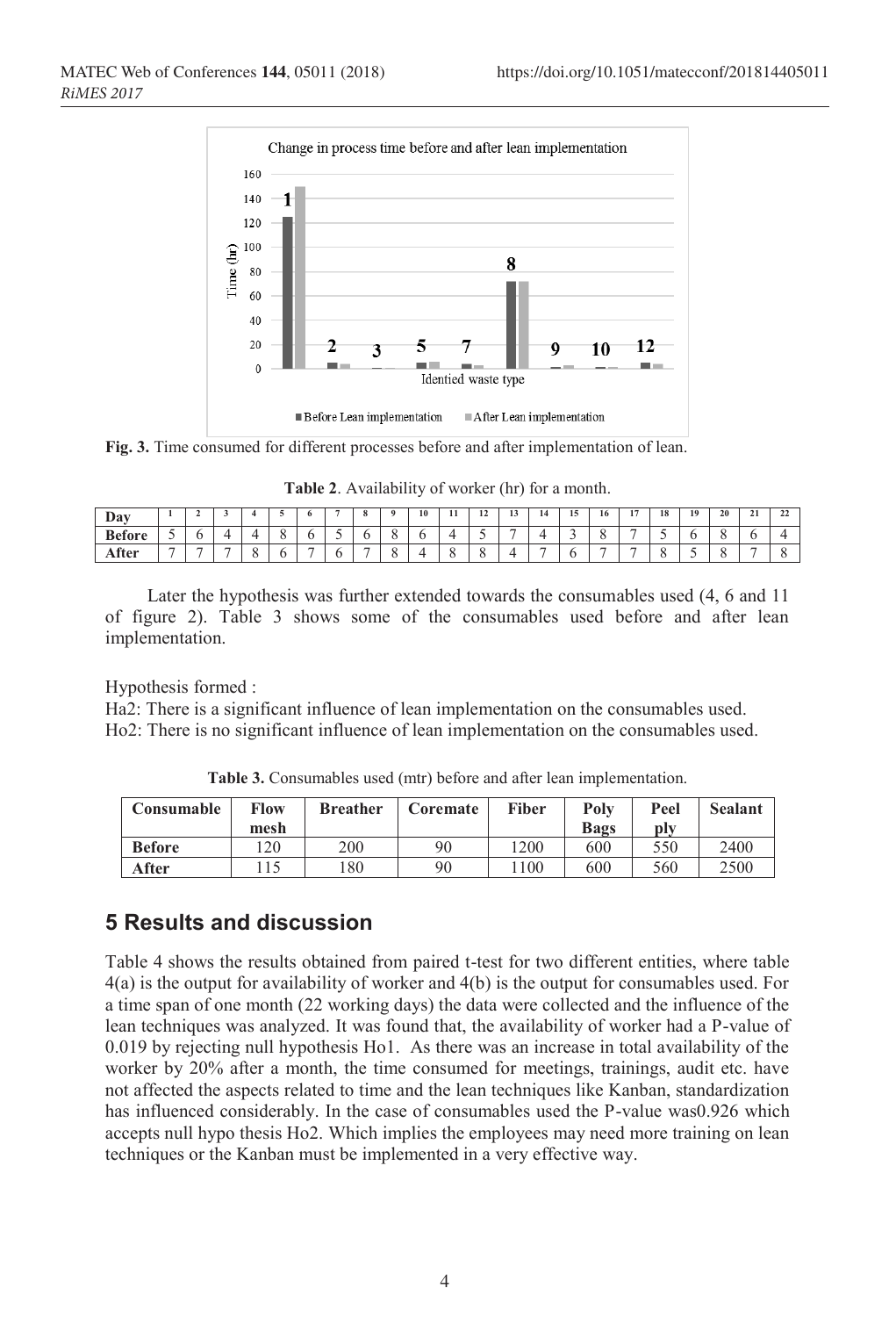| (a). Output for availability of worker      | (b). Output for consumables                |  |  |  |  |  |  |
|---------------------------------------------|--------------------------------------------|--|--|--|--|--|--|
| Paired T-Test and CI: before,               | Paired T-Test and CI: before,              |  |  |  |  |  |  |
| after Descriptive Statistics                | after Descriptive Statistics               |  |  |  |  |  |  |
| SE Mean                                     | Sample                                     |  |  |  |  |  |  |
| Sample                                      | SE Mean                                    |  |  |  |  |  |  |
| N                                           | N                                          |  |  |  |  |  |  |
| StDev                                       | Mean                                       |  |  |  |  |  |  |
| Mean                                        | StDev                                      |  |  |  |  |  |  |
| 22                                          | before                                     |  |  |  |  |  |  |
| before                                      | $\overline{7}$                             |  |  |  |  |  |  |
| 1.524                                       | 737                                        |  |  |  |  |  |  |
| 0.325                                       | 829                                        |  |  |  |  |  |  |
| 5.682                                       | 313                                        |  |  |  |  |  |  |
| 0.260                                       | $\overline{7}$                             |  |  |  |  |  |  |
| 22                                          | 857                                        |  |  |  |  |  |  |
| 6.818                                       | after                                      |  |  |  |  |  |  |
| 1.220                                       | 735                                        |  |  |  |  |  |  |
| after                                       | 324                                        |  |  |  |  |  |  |
| <b>Estimation for Paired</b>                | <b>Estimation for Paired</b>               |  |  |  |  |  |  |
| <b>Difference</b>                           | <b>Difference</b>                          |  |  |  |  |  |  |
| 95% CI for                                  | 95% CI for                                 |  |  |  |  |  |  |
| µ_difference                                | StDev                                      |  |  |  |  |  |  |
| Mean                                        | SE Mean                                    |  |  |  |  |  |  |
| StDev                                       | µ_difference                               |  |  |  |  |  |  |
| SE Mean                                     | Mean                                       |  |  |  |  |  |  |
| $-1.136$                                    | 2.1                                        |  |  |  |  |  |  |
| 2.100                                       | 58.4                                       |  |  |  |  |  |  |
| 0.448                                       | 22.1                                       |  |  |  |  |  |  |
| $(-2.067, -0.205)$                          | $(-51.9, 56.2)$                            |  |  |  |  |  |  |
| $\mu$ difference: mean of (before - after)  | $\mu$ difference: mean of (before - after) |  |  |  |  |  |  |
| <b>Test</b>                                 | Test                                       |  |  |  |  |  |  |
| Null hypothesis                             | Null hypothesis                            |  |  |  |  |  |  |
| $H_0$ : µ_difference = 0                    | H <sub>0</sub> : $\mu$ _difference = 0     |  |  |  |  |  |  |
| Alternative hypothesis                      | Alternative hypothesis                     |  |  |  |  |  |  |
| H <sub>1</sub> : $\mu$ _difference $\neq$ 0 | H <sub>1</sub> : $\mu$ difference $\neq$ 0 |  |  |  |  |  |  |
| T-Value                                     | T-Value                                    |  |  |  |  |  |  |
| P-Value                                     | P-Value                                    |  |  |  |  |  |  |
| $-2.54$                                     | 0.10                                       |  |  |  |  |  |  |
| 0.019                                       | 0.926                                      |  |  |  |  |  |  |
|                                             |                                            |  |  |  |  |  |  |

**Table 4.** Results of paired t-test

# **6 Conclusions**

In a production unit, lean ideas were implemented on a small unit for a time span of one month. It is evident that mapping the process flow helps in identifying the different nonvalue adding activities in a process flow easily. Lean techniques such as Kanban and standardized operations reduces the confusions of a worker. It takes longer time for a worker to adjust to new environment, the trainings, meetings, audit etc. by pulling down the worker's availability near the machine. Finally, there is a significant influence of lean implementation on the availability of worker near the machine and there is no significant influence of lean implementation on the consumables used when considered for a month of 22 working days.

## **References**

- 1. J. Rybicka, A. Tiwari, P. A. Del Campo, J. Howarth, J. of Clea. Prod., **91**, 251-261 (2015).
- 2. M. K. Wyrwicka, B. Mrugalska, Pro. Engg., **182**, 780-785 (2017).
- 3. G. Mouzon, M. B. Yildirim, J. Twomey, Int. J. of Prod. Res., **45(18-19)**, 4247-4271 (2007).
- 4. L. Smith, P. Ball, Int.l J. of Pro. Econ., **140(1)**, 227-238 (2012).
- 5. F. A. Abdulmalek, J. Rajgopal, Int. J. of prod. Econ., **107(1)**, 223-236 (2007).